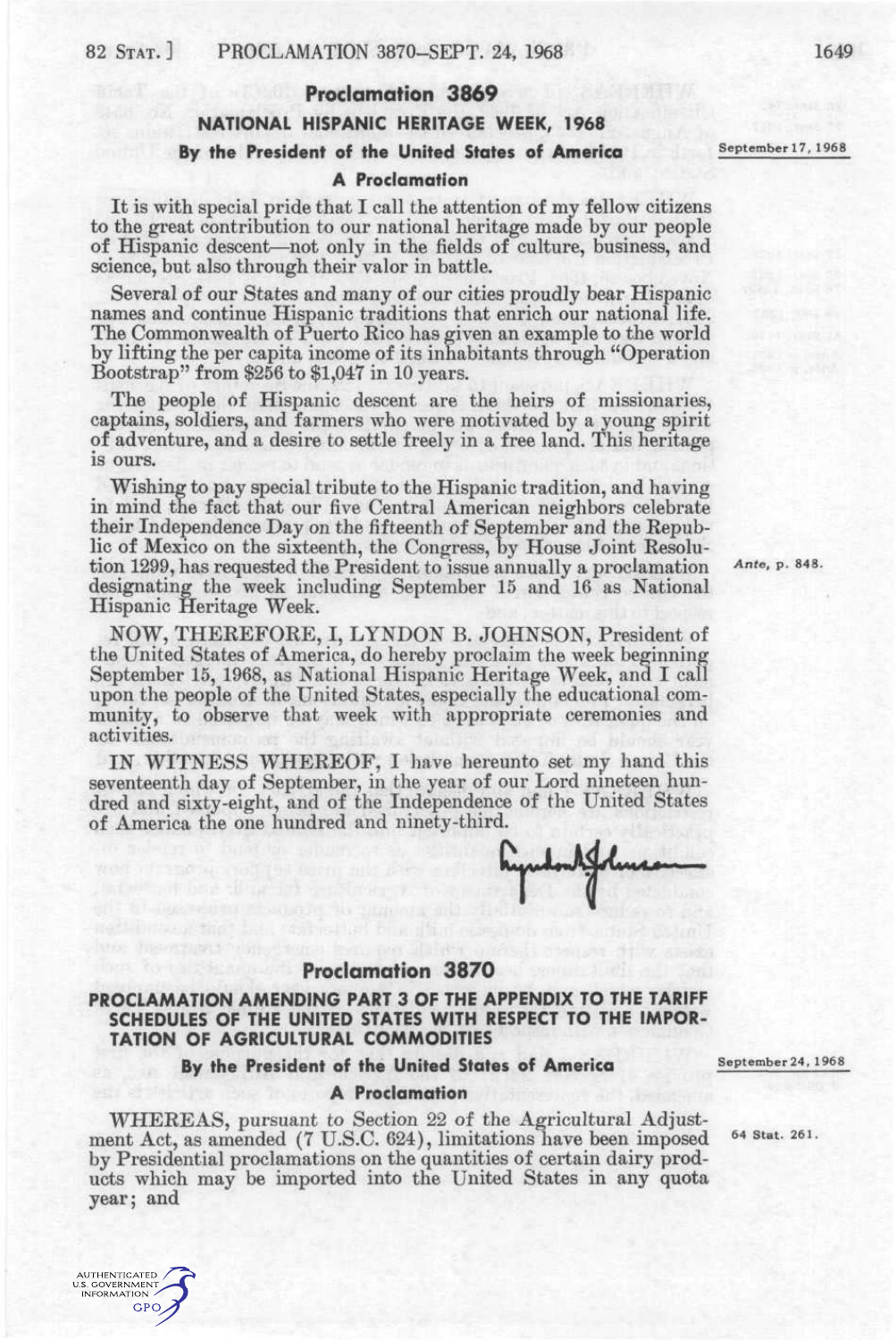| 76 Stat. 74. |                |
|--------------|----------------|
|              | 77 Stat. 1017. |

WHEEEAS, in accordance with Section 102(3) of the Tariff Classification Act of 1962, the President by Proclamation No. 3548 of August 21, 1963, proclaimed the additional import restrictions set forth in Part 3 of the Appendix to the Tariff Schedules of the United States; and

WHEREAS the import restrictions on certain dairy products set forth in Part 3 of the Appendix to the Tariff Schedules of the United States as proclaimed by Proclamation No. 3548 have been amended by <sup>77 Stat. 1028.</sup> Proclamation No. 3558 of October 5, 1963, Proclamation No. 3562 of<br><sup>77 Stat. 1032.</sup> November 96, 1963. Proclamation No. 3597 of July 7, 1964. Section 88 <sup>77 Stat.</sup> 1932. November 26, 1963, Proclamation No. 3597 of July 7, 1964, Section 88 <sup> $\frac{1}{2}$ </sup> of the Tariff Schedules Technical Amendments Act of 1965 (79 Stat.<br><sup>19</sup> USC <sup>1202</sup> 950) Proclamation No. <sup>2709</sup> of March <sup>21</sup> 1966 Proclamation No. <sup>19 USC</sup> <sup>1202.</sup> 950), Proclamation No. 3709 of March 31, 1966, Proclamation No.  $31\$  Stat. 1110.  $3790\$  of June 30, 1967. Proclamation No. 3899 of December 16, 1967. 81 Stat. 1110. 3790 of June 30, 1967, Proclamation No. 3822 of December 16, 1967, Ante, p. 1455. and Proclamation No. 3856 of June 10, 1968; and and Proclamation No. 3856 of June 10, 1968; and

WHEREAS, pursuant to said Section 22, the Secretary of Agriculture has advised me there is reason to believe that the articles for which import restrictions are hereinafter proclaimed are being imported, and are practically certain to be imported, under such conditions and in such quantities as to render or tend to render ineffective, or materially interfere with the price support program now conducted materially interfere with the price support program now conducted<br>by the Department of Agmanitum for milk and butterfet, and to by the Department of Agriculture for milk and butterfat, and to reduce substantially the amount of products processed in the United States from domestic milk and butterfat; and

WHEEEAS, under the authority of Section 22, I have requested the United States Tariff Commission to make an investigation with respect to this matter; and

WHEREAS the Secretary of Agriculture has determined and reported to me that a condition exists which requires emergency treatment with respect to the articles for which import restrictions are hereinafter proclaimed and that the limitations, hereinafter set forth, on the quantities of such articles which may be imported in a quota year should be imposed without awaiting the recommendations of the United States Tariff Commission with respect to such action; and

WHEREAS I find and declare that the articles for which import restrictions are hereinafter proclaimed are being imported and are practically certain to be imported into the United States under such conditions and in such quantities as to render or tend to render ineffective or materially interfere with the price support program now conducted by the Department of Agriculture for milk and butterfat, and to reduce substantially the amount of products processed in the United States from domestic milk and butterfat; and that a condition exists with respect thereto which requires emergency treatment and that the limitations, hereinafter set forth, on the quantities of such articles which may be imported in a quota year should be imposed without awaiting the recommendations of the United States Tariff Commission with respect to such action; and

WHEREAS I find and declare that for the purpose of the first  $_{7}^{64}$  stat. 261. proviso of Section 22(b) of the Agricultural Adjustment Act, as amended, the representative period for imports of such articles is the

be a root salve to as sheap of as was transform furniture T ve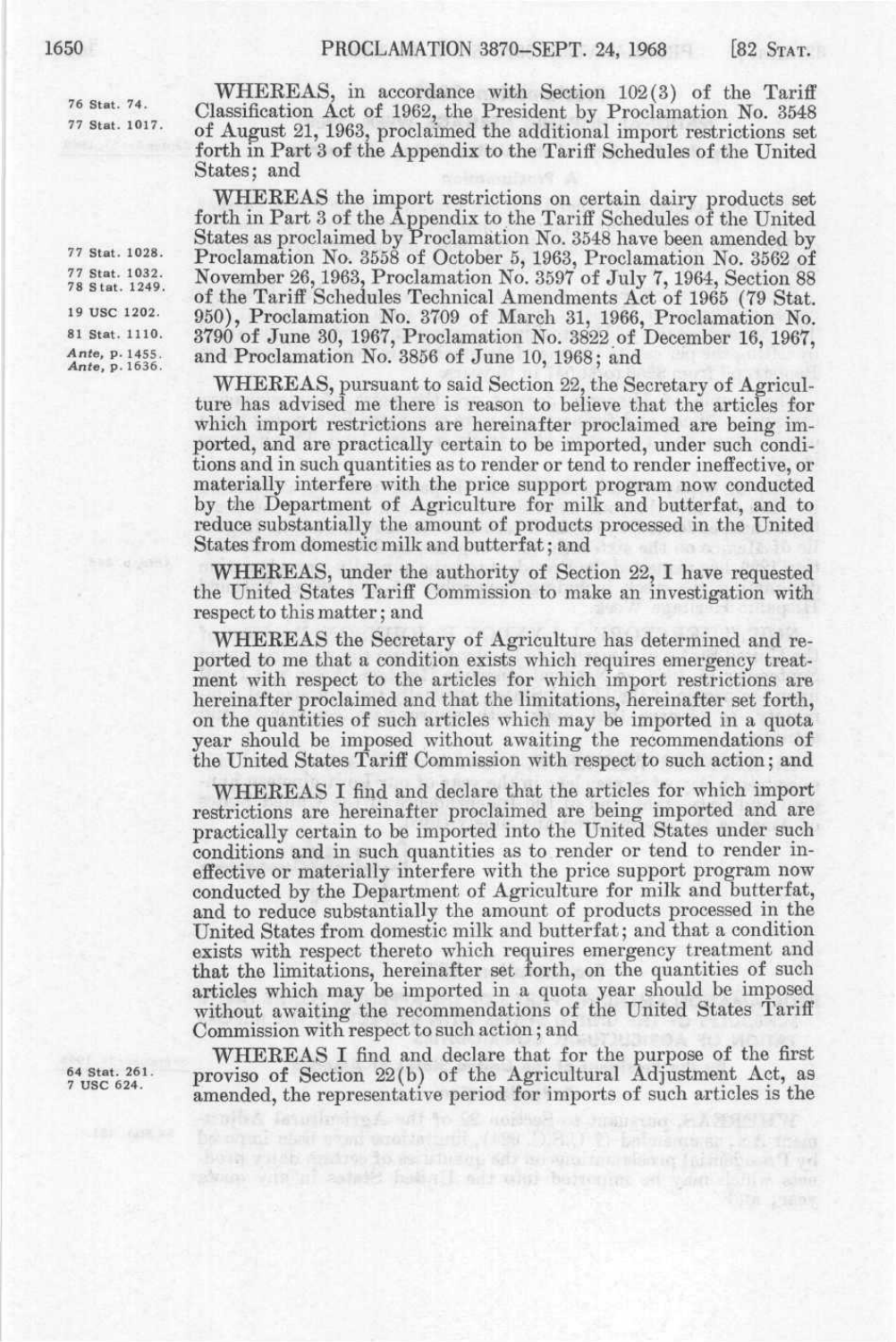calendar year 1967, except that the representative period for imports of the articles subject to the import quotas provided for in item 950.09B is the calendar years 1965 through 196?; and

WHEREAS I find and declare that the imposition of the import restrictions hereinafter proclaimed is necessary in order that the entry, or withdrawal from warehouse, for consumption of such articles will not render or tend to render ineffective or materially interfere with the price support program now conducted by the Department of Agriculture for milk and butterfat, or reduce substantially the amount of products processed in the United States from domestic milk and butterfat;

NOW, THEEEFORE, I, LYNDON B. JOHNSON, President of the United States of America, acting under and by virtue of the authority vested in me as President, and in conformity with the provisions of Section 22 of the Agricultural Adjustment Act, as amended, and the Tariff Classification Act of 1962, do hereby proclaim that Part 3 of the Appendix to the Tariff Schedules of the United States is <sup>77A Stat. 443.</sup> amended as follows:

(1) headnote 3(a) is amended by adding a new subdivision as follows :

(iii) For the purposes of items 950.10A, 950.10B, and 950.10C of this part, the purchase price shall be determined by the District Di- *Post,* p. 1652. rector of Customs on the basis of the aggregate price received by the exporter, including all expenses incident to placing the merchandise in condition, packed ready for shipment to the United States, but excluding transportation, insurance, duty, and other charges incident to bringing the merchandise from the place of shipment from the country of exportation to the place of delivery in the United States.

(2) item 950.09 is redesignated 950.09A and a new item is inserted as follows:

950.09B Cheese and substitutes for cheese containing, or processed from, Edam and Gouda cheese: For the 12-month period ending De-<br>cember 31, 1968

the quantity entered on or before the date of this proclamation, plus the following quantities:

| Country of Origin                      | Quota Quantity<br>$(In$ pounds)                             |
|----------------------------------------|-------------------------------------------------------------|
| Denmark<br>Ireland<br>Norway.<br>Other | 514,000<br>99,000<br>51.000<br>110,000<br>154,000<br>17,000 |

For each subsequent 12-month period, the following quantities:

| Country of Origin            | Quota Quantity<br>$(In$ pounds) |
|------------------------------|---------------------------------|
| Denmark ____________________ | 1, 714, 000                     |
| Ireland ___                  | 331,000                         |
| Netherlands _______________  | 169,000                         |
| Norway ------------------    | 368,000                         |
|                              | 513,000                         |
| Other                        | 56,000                          |

76 Stat. 72.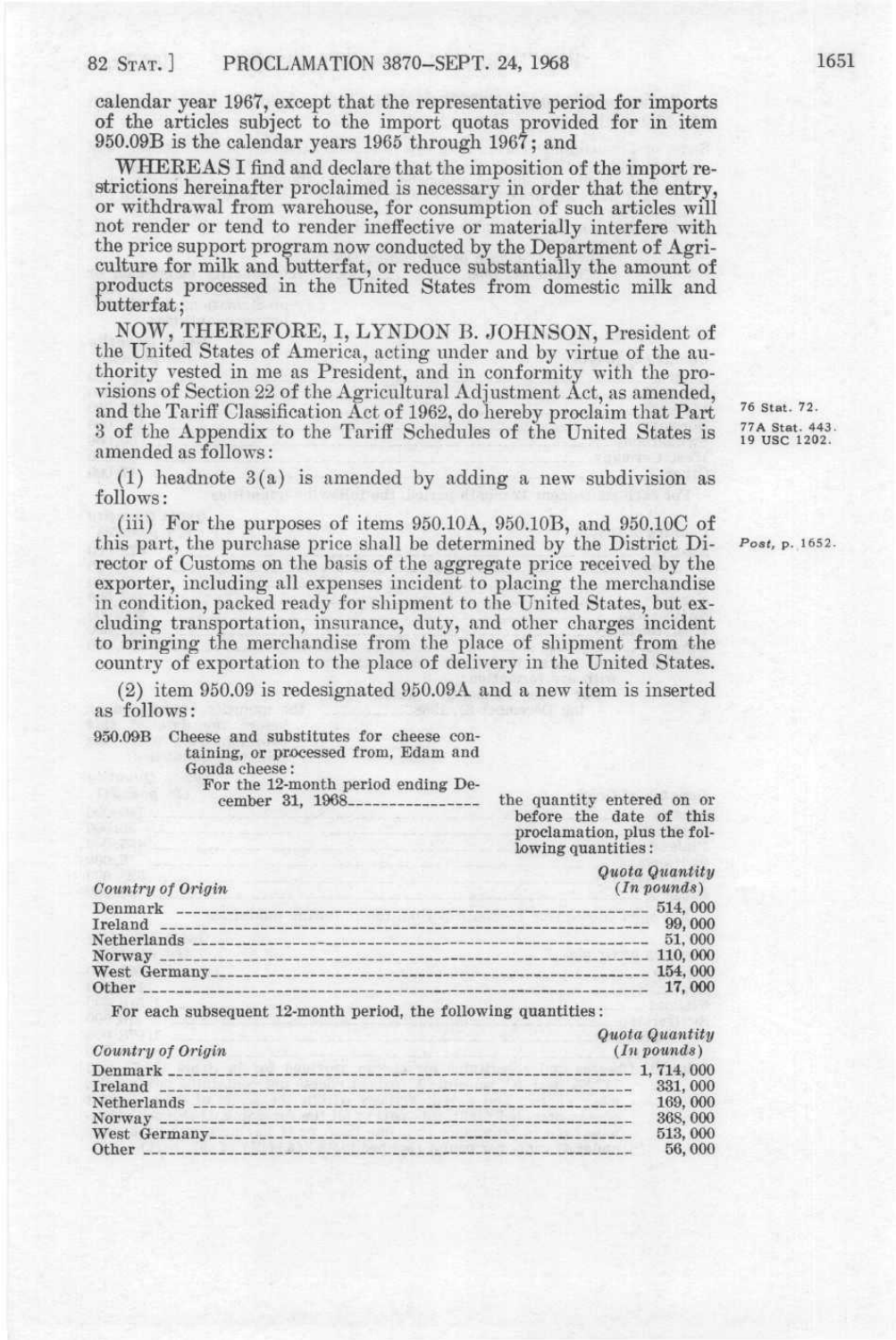(3) items 950.10A, 950.10B, and 950.10C are added following item 950.10, which read as follows:

Swiss or Emmenthaler cheese with eye formation; Gruyere-process cheese; and cheese and substitutes for cheese containing, or processed from, such cheeses; all the foregoing, if shipped otherwise than in pursuance to a purchase, or if having a purchase price under 47 cents per pound (see headnote 3(a) (iii)' of this part) :

## 950.10A Swiss or Emmenthaler cheese with eye

formation:

For the 12-month period ending De-<br>cember 31, 1968

the quantity entered on or before the date of this proclamation, plus the following quantities:

|                           | Quota Quantity |
|---------------------------|----------------|
| Country of Origin         | $(In$ pounds)  |
| Austria<br>-------------- | 291,000        |
| Denmark                   |                |
| Finland                   | 553,000        |
|                           | 110,000        |
|                           | 60,000         |
|                           | 37,000         |
| Other                     | 47,000         |
| <b>A 1999 B 1999</b>      |                |

For each subsequent 12-month period, the following quantities:

| Quota Quantity |
|----------------|
| $(In$ pounds)  |

| Country of Origin                                                                                                                | $(In$ pounds) |
|----------------------------------------------------------------------------------------------------------------------------------|---------------|
|                                                                                                                                  | 972,000       |
| Denmark                                                                                                                          | 609,000       |
| Finland                                                                                                                          |               |
| Norway<br><b>The continues of the continues of the continues of the continues of the continues of the continues of the conti</b> | 367,000       |
|                                                                                                                                  | 200,000       |
|                                                                                                                                  | 124,000       |
| Other                                                                                                                            | 156,000       |
| 950.10B<br>than Swiss or<br>Emmenthaler<br>Other                                                                                 |               |
| with eye formation:                                                                                                              |               |

For the 12-month period end-

ing December 31, 1968\_\_\_\_\_\_\_\_\_\_\_ the quantity entered on or before the date of this proclamation, plus the following quantities:

*Quota Quantity* 

| Country of Origin                  | $(In$ pounds) |
|------------------------------------|---------------|
| Austria                            | 145,000       |
| Denmark                            | 36,000        |
| Finland _______________            | 455, 000      |
| Switzerland ______________         | 3,000         |
|                                    | 323, 000      |
| Other<br>market bank and the state | 25,000        |
|                                    |               |

For each subsequent 12-month period, the following quantities:

*Quota Quantity* 

| Country of Origin                                                               | $(In$ pounds) |
|---------------------------------------------------------------------------------|---------------|
| Austria                                                                         | 483,000       |
| Denmark --                                                                      | 119,000       |
| ------------------------------------- 1,516,000<br>Finland __________           |               |
|                                                                                 | 10.000        |
| $\frac{1}{2}$ , 078, 000                                                        |               |
| Other                                                                           | 83,000        |
| $950,100$ Chasses and enhetitutes for chasse provided for in items $117.75$ and |               |

950.10C Cheeses and substitutes for cheese provided for in items 117.75 and 117.85, part 4C, schedule 1 (except cheese not containing cow's milk, whey cheese, and except articles within the scope of other import quotas provided for in this part) ; all the foregoing, if shipped otherwise than in pursuance to a purchase, or if having a purchase price under 47 cents per pound (see headnote  $3(a)$  (iii) of this part) :